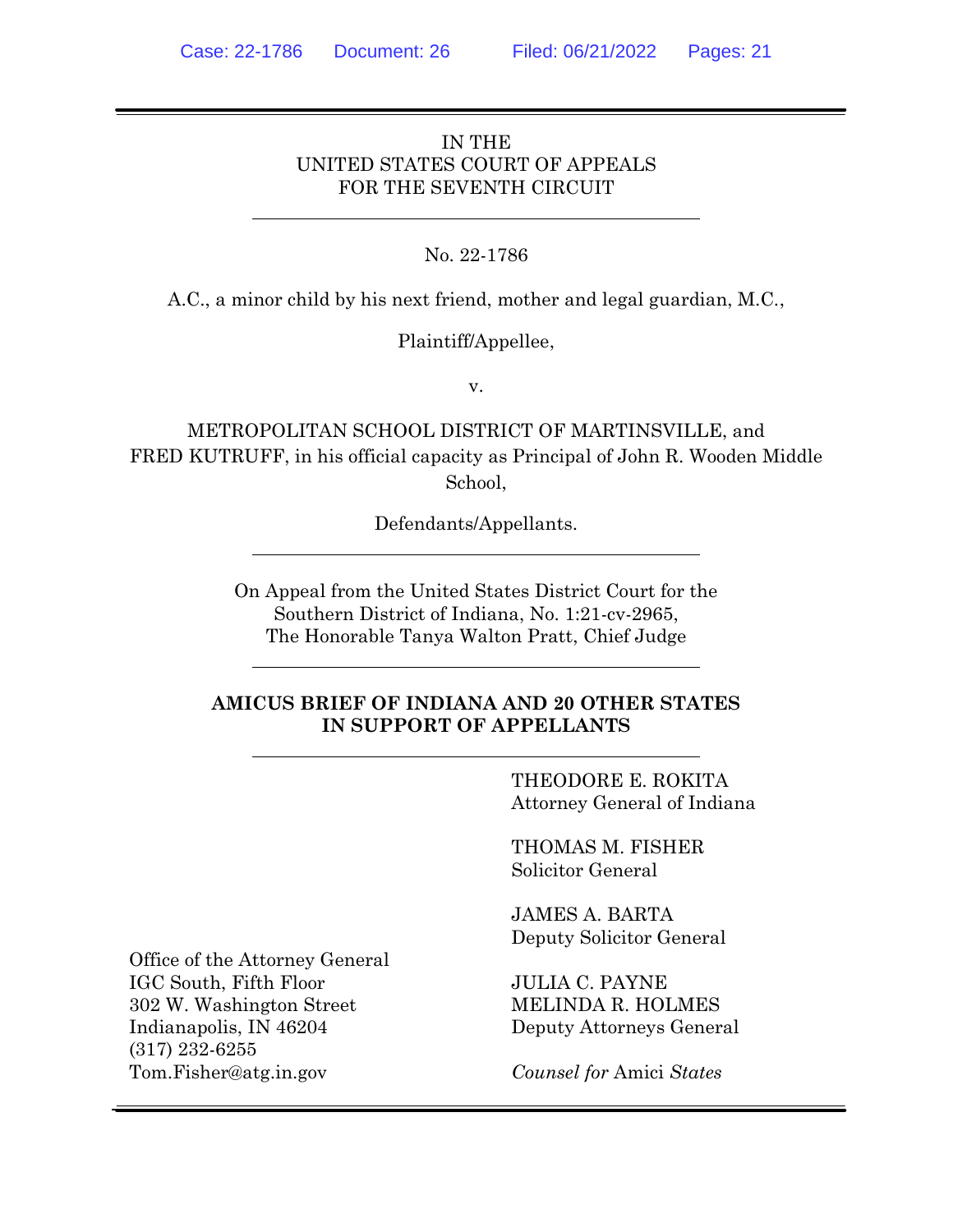# **TABLE OF CONTENTS**

| I.                                                                                                                                                                                                                                                                           |
|------------------------------------------------------------------------------------------------------------------------------------------------------------------------------------------------------------------------------------------------------------------------------|
| II.<br>Title IX Permits Separation of Bathrooms—and Requires Equal<br>A. Title IX permits schools to enforce male and female bathrooms  3<br>B. Interpreting Title IX to protect transgender status undermines<br>efforts to afford equal opportunities to males and females |
| III.<br>The School's Bathroom Policy Does Not Violate the Equal Protection                                                                                                                                                                                                   |
| A. Transgender individuals are not a suspect or quasi-suspect class                                                                                                                                                                                                          |
| B. Requiring students to use bathrooms consistent with their biological<br>sex is not impermissible sex discrimination under the Equal                                                                                                                                       |
|                                                                                                                                                                                                                                                                              |
|                                                                                                                                                                                                                                                                              |
|                                                                                                                                                                                                                                                                              |
|                                                                                                                                                                                                                                                                              |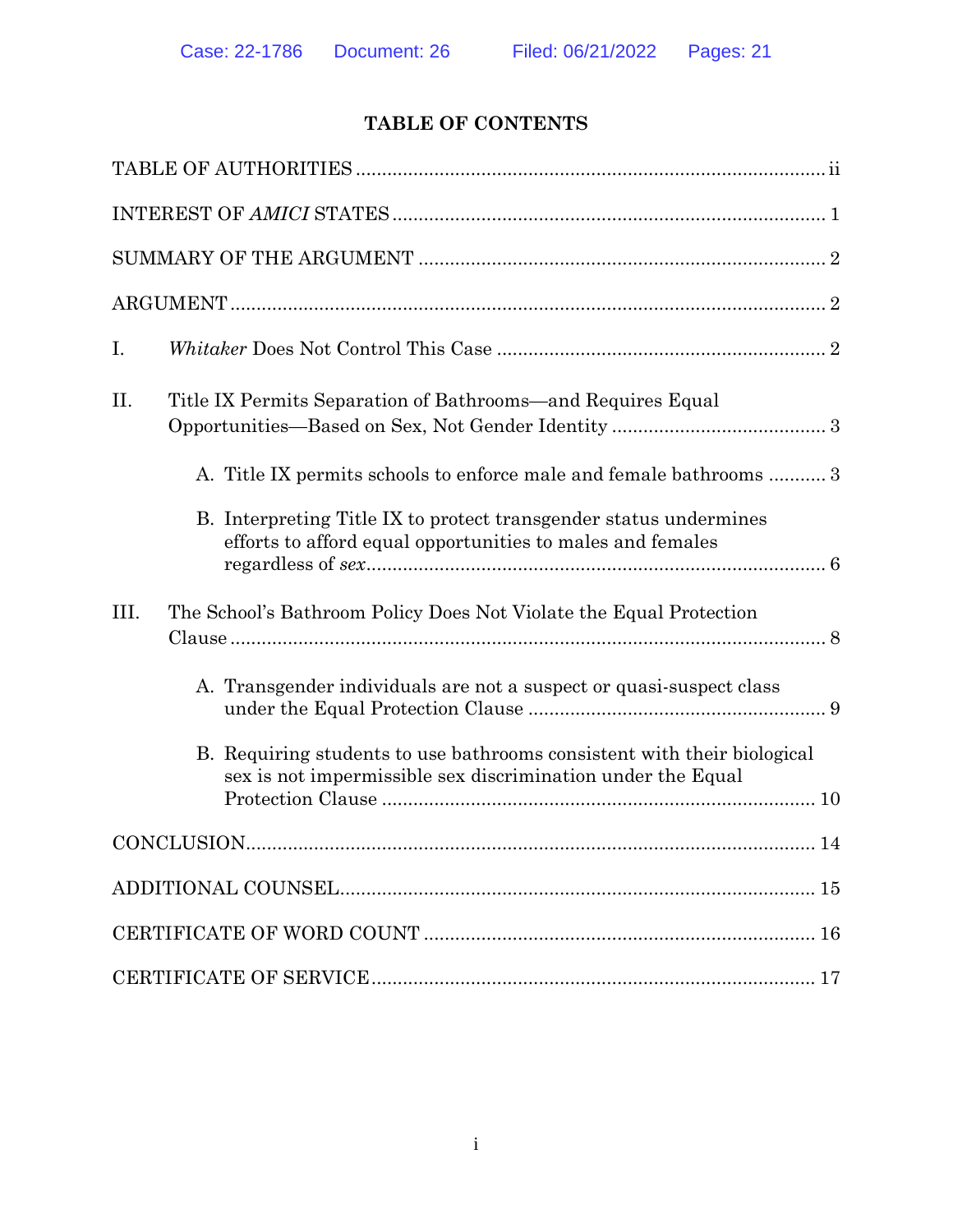# **TABLE OF AUTHORITIES**

| <b>CASES</b>                                                                                                                |
|-----------------------------------------------------------------------------------------------------------------------------|
| A.M. v. Indianapolis Pub. Schs.,                                                                                            |
| Ballard v. United States,                                                                                                   |
| Baskin v. Bogan,                                                                                                            |
| Bd. of Educ. of Indep. Sch. Dist. No. 92 of Pottawatomi Cnty. v. Earls,                                                     |
| Bostock v. Clayton County,                                                                                                  |
| Chaney v. Plainfield Healthcare Ctr.,                                                                                       |
| City of Cleburne v. Cleburne Living Ctr.,                                                                                   |
| Frontiero v. Richardson,                                                                                                    |
| Grimm v. Gloucester Cnty. Sch. Bd.,                                                                                         |
| Ill. Republican Party v. Pritzker,                                                                                          |
| Adams ex rel. Kasper v. Sch. Bd. of St. Johns Cnty.,<br>3 F.4th 1299 (11th Cir.), reh'g en banc granted, 9 F.4th 1369 (11th |
| Nken v. Holder,                                                                                                             |
| Nordlinger v. Hahn,                                                                                                         |
| Obergefell v. Hodges,                                                                                                       |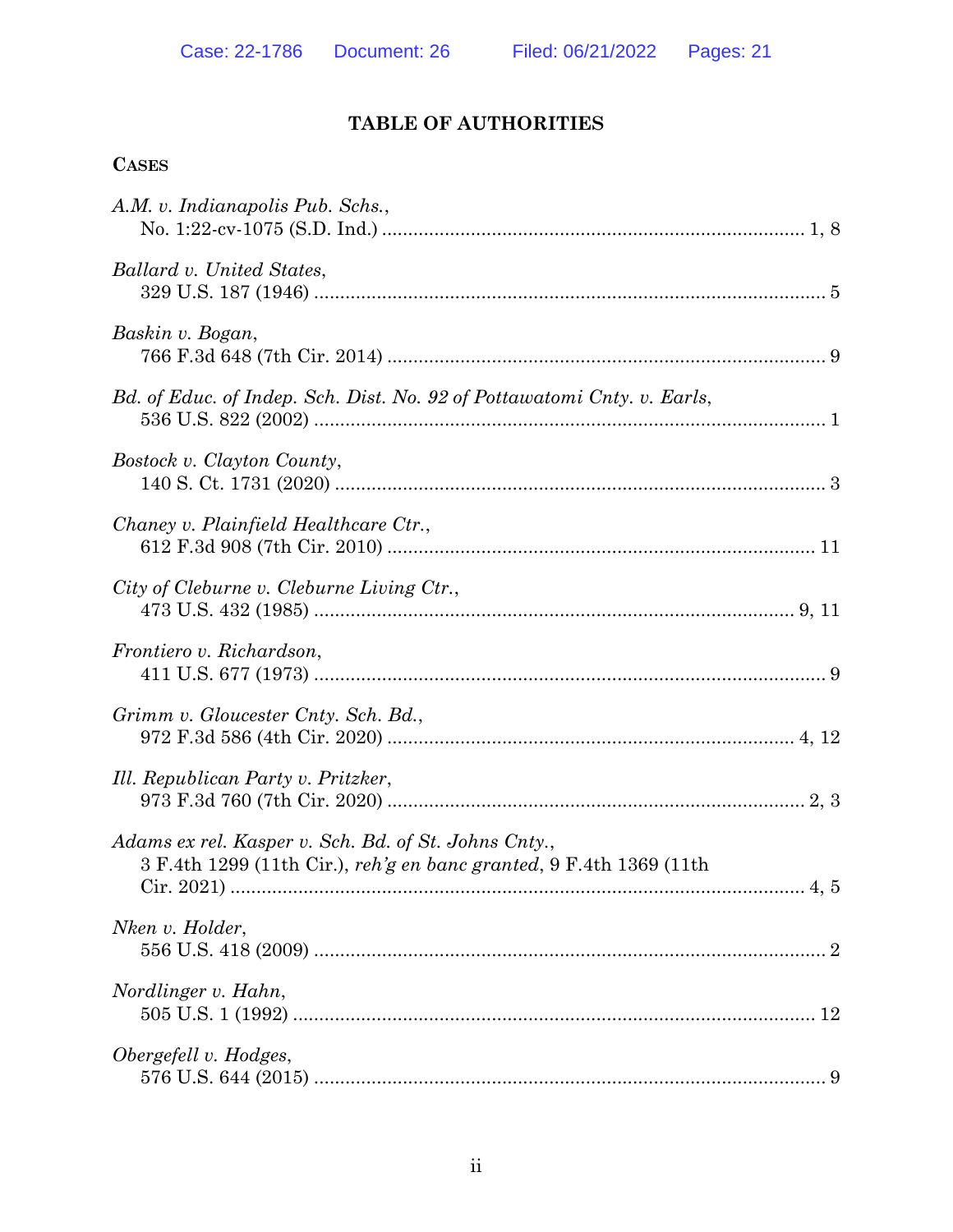# **CASES [CONT'D]**

| Safford Unified Sch. Dist. No. 1 v. Redding,                                                                                                   |  |
|------------------------------------------------------------------------------------------------------------------------------------------------|--|
| Tennessee v. U.S. Dep't of Educ.,                                                                                                              |  |
| United States v. Virginia,                                                                                                                     |  |
| <i>Washington v. Davis,</i>                                                                                                                    |  |
| Whitaker v. Kenosha Unified Sch. Dist.,                                                                                                        |  |
| <b>STATUTES</b>                                                                                                                                |  |
|                                                                                                                                                |  |
|                                                                                                                                                |  |
|                                                                                                                                                |  |
|                                                                                                                                                |  |
| <b>OTHER AUTHORITIES</b>                                                                                                                       |  |
|                                                                                                                                                |  |
|                                                                                                                                                |  |
| Joan Biskupic, <i>Ginsburg: Court Needs Another Woman</i> , USA Today,<br><i>available at https://usatoday30.usatoday.com/news/washington/</i> |  |
| Ruth Bader Ginsburg, The Fear of the Equal Rights Amendment,                                                                                   |  |
| W. Burlette Carter, Sexism in the "Bathroom Debates", 37 Yale L. &                                                                             |  |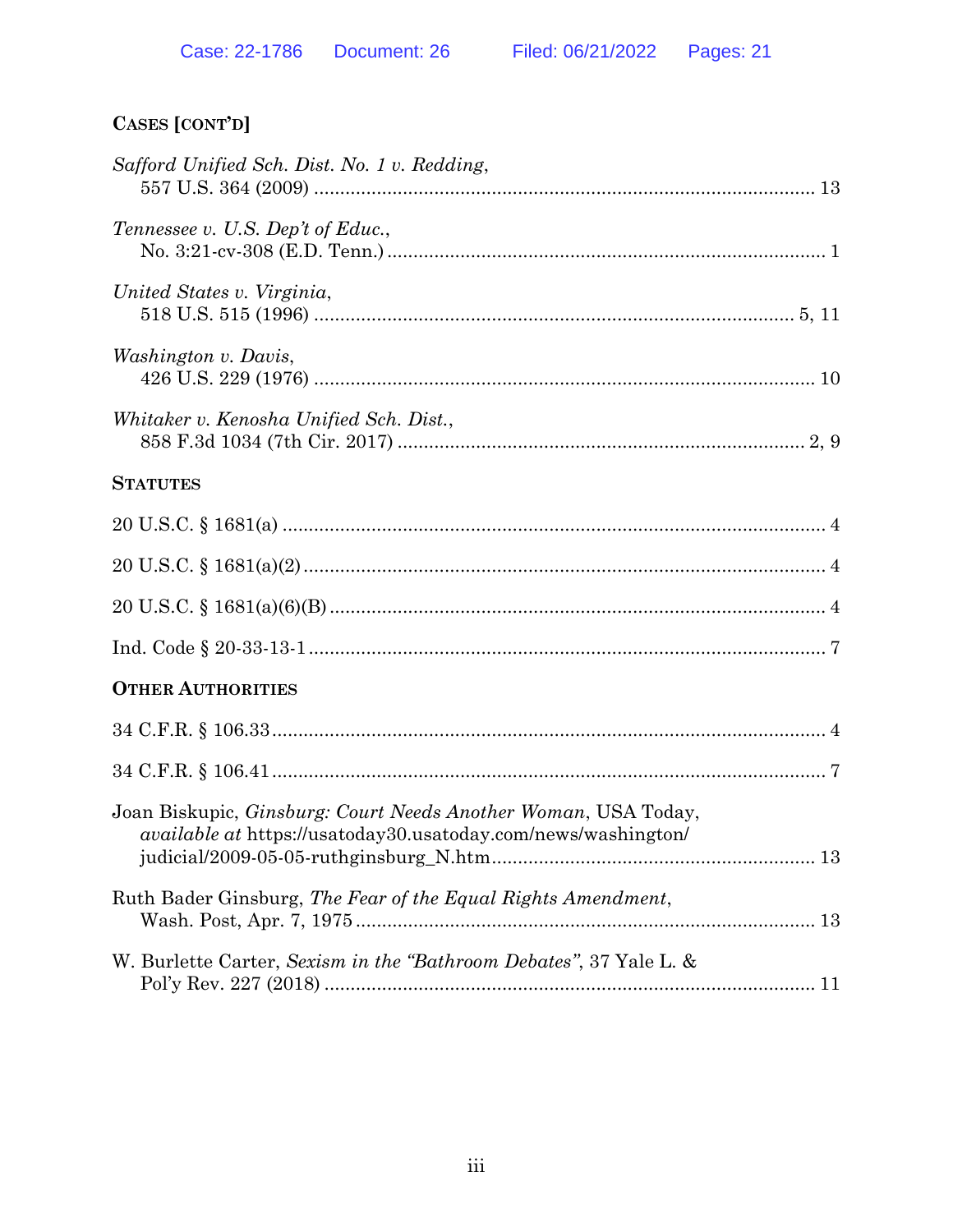#### **INTEREST OF** *AMICI* **STATES**

<span id="page-4-1"></span>The States of Indiana, Alabama, Alaska, Arizona, Arkansas, Georgia, Idaho, Kansas, Kentucky, Louisiana, Mississippi, Missouri, Montana, Nebraska, Oklahoma, South Carolina, South Dakota, Tennessee, Texas, Utah, and West Virginia respectfully submit this brief in support of Appellants. *Amici* States all have public school and public university systems that receive federal funding under Title IX. In a "public school environment[,] . . . the State is responsible for maintaining discipline, health, and safety." *Bd. of Educ. of Indep. Sch. Dist. No. 92 of Pottawatomi Cnty. v. Earls*, 536 U.S. 822, 830 (2002). The *amici* States therefore have a strong interest in the efficient operation of their educational institutions and in protecting the health, safety, welfare, and privacy of all students. Many *amici* States are involved in a multistate lawsuit challenging the federal government's guidance interpreting Title IX's prohibition of sex discrimination to mean discrimination on the basis of sexual orientation and gender identity. *See Tennessee v. U.S. Dep't of Educ.*, No. 3:21-cv-308 (E.D. Tenn.). And some States, including Indiana, are defending laws prohibiting biological males from participating in girls' sports. *See, e.g.*, *A.M. v. Indianapolis Pub. Schs.*, No. 1:22-cv-1075 (S.D. Ind.). Requiring schools to allow some students to use the restrooms of the opposite biological sex threatens the privacy (and safety) of all students. No law imposes such a requirement.

<span id="page-4-2"></span><span id="page-4-0"></span>The *amici* States respectfully request the Court to reverse the district court's decision and vacate the preliminary injunction.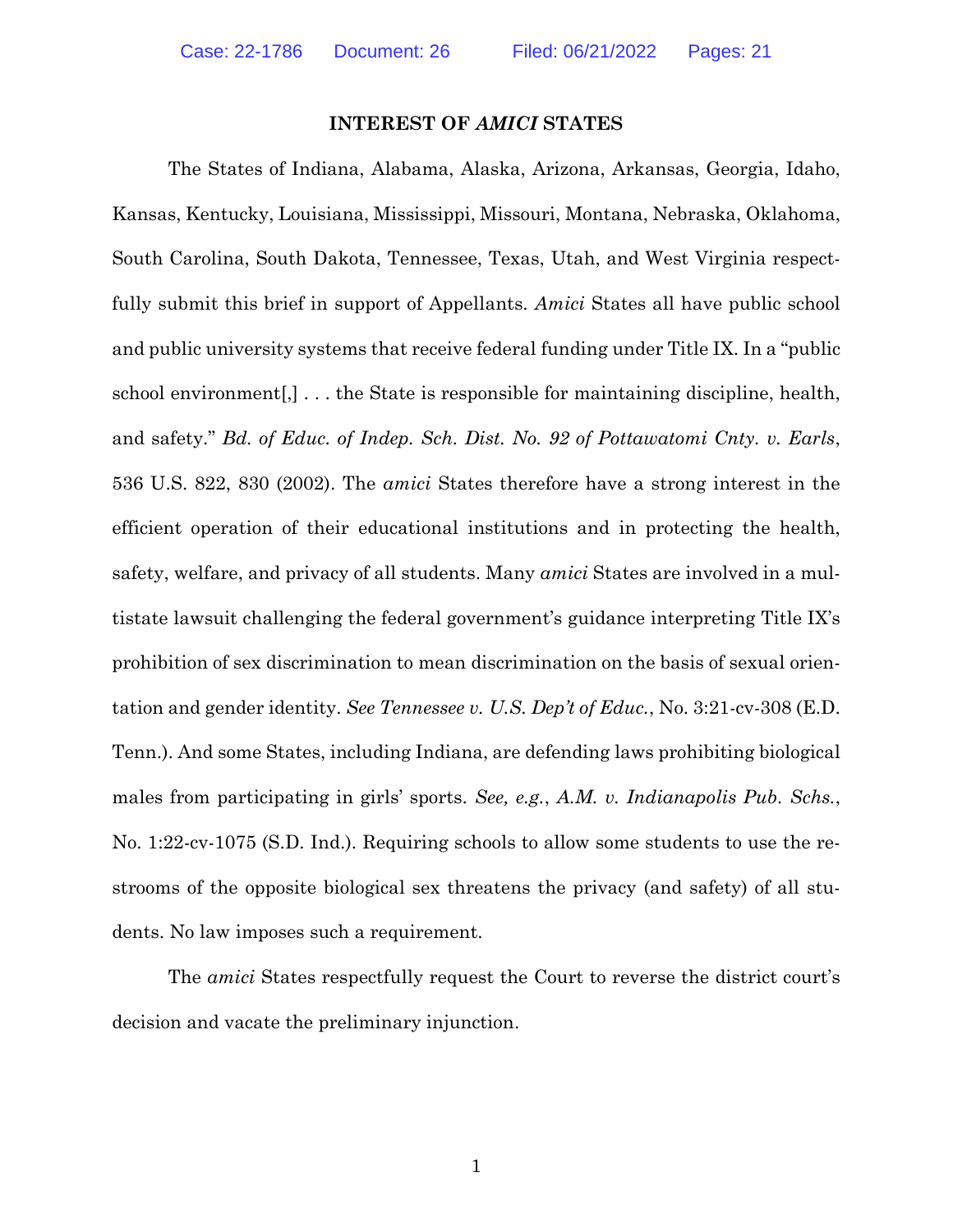#### **SUMMARY OF THE ARGUMENT**

Both before and after the enactment of Title IX 50 years ago, schools have divided bathrooms by sex without offending that statute—or the Equal Protection Clause for that matter. Yet the district court in this case enjoined the Metropolitan School District of Martinsville from enforcing its sex-separated restrooms as offensive to both Title IX and the Equal Protection Clause. Contrary to that injunction, Title IX expressly permits sex-segregated restrooms, and this Court and the Supreme Court have concluded, unsurprisingly, that sex-separate facilities withstand scrutiny under the Equal Protection Clause based on the privacy interests at stake. To hold otherwise, the district court erred because it both relied on a case that applied an incorrect standard that has since been abrogated and ignored precedents deeming sex-separate restrooms permissible. This Court should therefore reverse.

#### <span id="page-5-1"></span><span id="page-5-0"></span>**ARGUMENT**

#### <span id="page-5-2"></span>**I.** *Whitaker* **Does Not Control This Case**

No controlling precedent holds that Title IX or the Equal Protection Clause requires schools to permit students to use whatever bathrooms they like. The district court relied on *Whitaker v. Kenosha Unified School District*, 858 F.3d 1034, 1039 (7th Cir. 2017), to hold otherwise, ECF No. 50 at 6–7, but that case relied on an incorrect, ultra-lenient "better than negligible" merits test for preliminary injunctions, *Whitaker*, 858 F.3d at 1046. The Supreme Court has rejected that standard, *Nken v. Holder*, 556 U.S. 418, 434 (2009), and *Whitaker* has since been abrogated. *See Ill. Republican*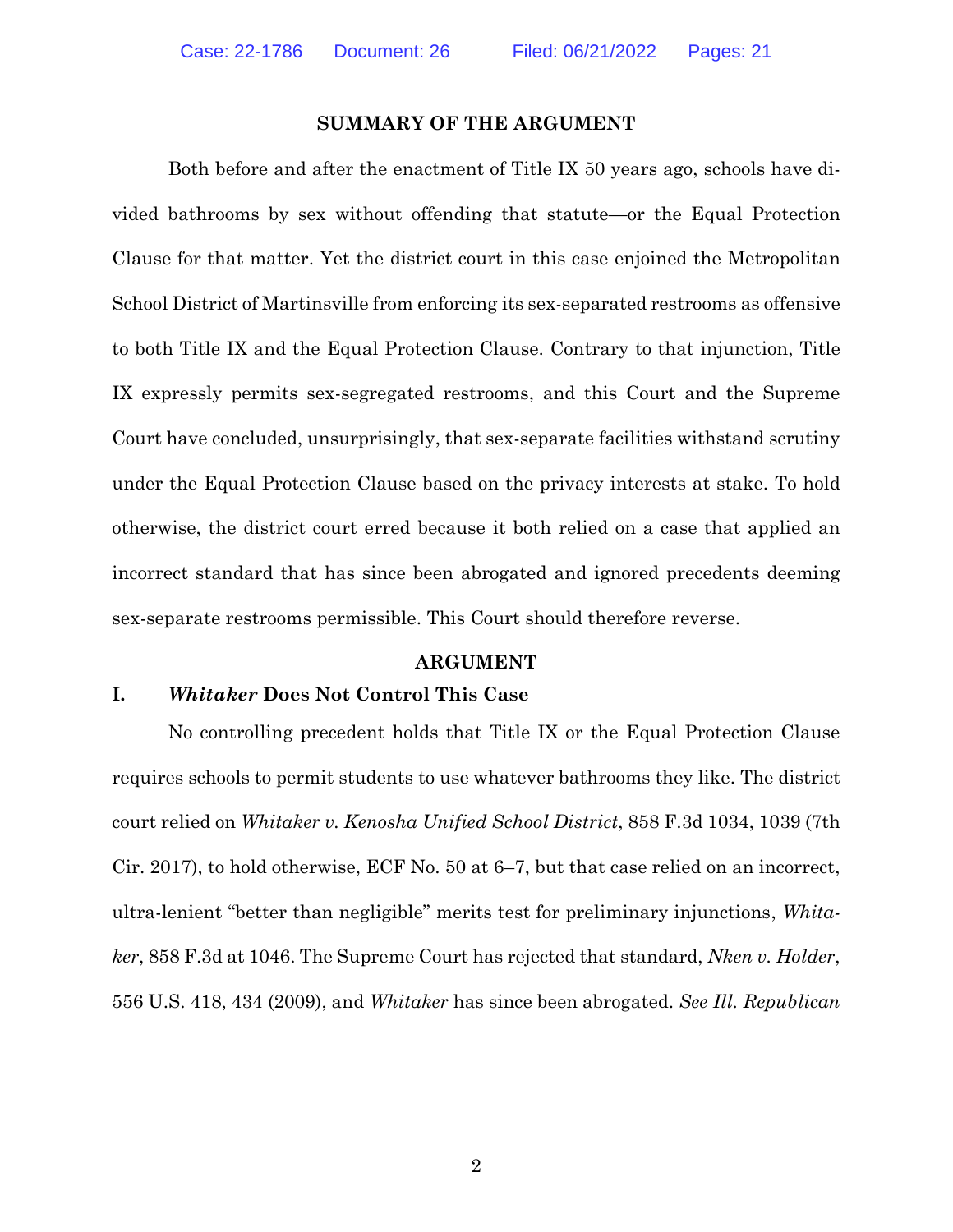*Party v. Pritzker*, 973 F.3d 760, 762 (7th Cir. 2020) (recognizing abrogation of *Whitaker* because the Supreme Court "expressly disapproved" the "better than negligible" standard).

<span id="page-6-1"></span>Under the proper standard, "a mere possibility of success is not enough." *Id.* Instead, the plaintiff "must make a strong showing that she is likely to succeed on the merits." *Id. Whitaker* never reached final judgment, and the Seventh Circuit's preliminary assessment that "sex" under Title IX has a "better than negligible" chance of meaning gender identity is not sufficient to control here. The question is whether this plaintiff can make a "strong showing" that is what "sex" means in Title IX. A.C. cannot. A final assessment of the permissibility of separating restrooms based on biological sex under Title IX and the Fourteenth Amendment remains an open question for this Court, and the district court erred in relying on *Whitaker* alone.

#### **II. Title IX Permits Separation of Bathrooms—and Requires Equal Opportunities—Based on Sex, Not Gender Identity**

#### <span id="page-6-0"></span>**A. Title IX permits schools to enforce male and female bathrooms**

When the Supreme Court in *Bostock* disclaimed ruling on "bathrooms, locker rooms, or anything else of the kind," *Bostock v. Clayton County*, 140 S. Ct. 1731, 1753 (2020), it was not simply taking care to avoid deciding more than necessary. Bathrooms and locker rooms differ from employment in at least one critical respect: sexbased employment discrimination is prohibited by federal statute, whereas sex-based discrimination in bathrooms and locker rooms is both permitted and expected by federal statute.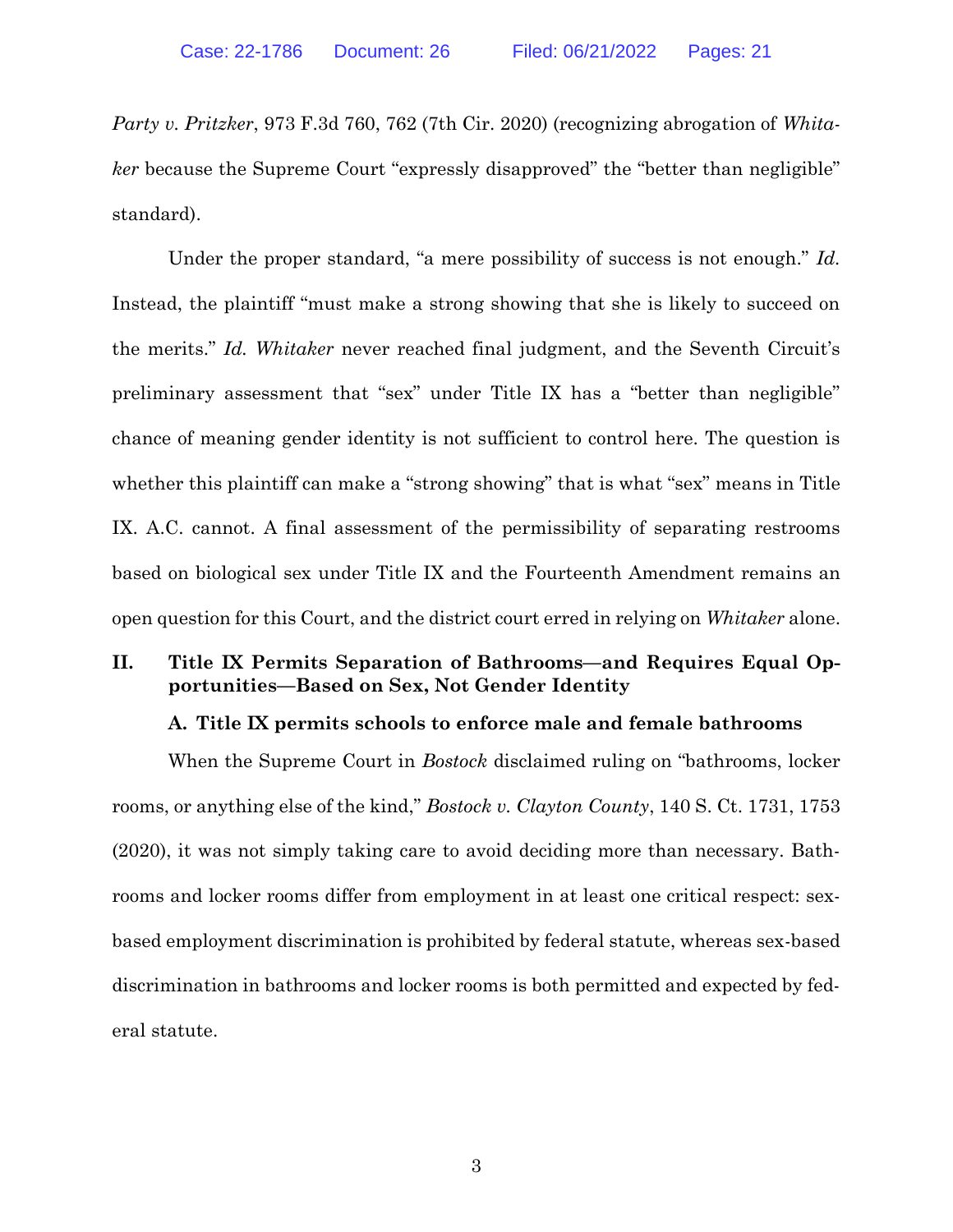<span id="page-7-2"></span>Unlike Title VII, Title IX expressly allows sex-based separation in certain settings. Title IX, enacted as part of the Educational Amendments of 1972, provides that "[n]o person in the United States shall, on the basis of sex, be excluded from participation in, be denied the benefits of, or be subjected to discrimination under any education program or activity receiving Federal financial assistance." 20 U.S.C. § 1681(a). It also explicitly provides that "nothing contained herein shall be construed to prohibit any educational institution receiving funds under this Act, from maintaining separate living facilities for the different sexes." *Id.* § 1686. And its enforcing regulations specifically provide that "[a] recipient may provide separate toilet, locker room, and shower facilities on the basis of sex." 34 C.F.R. § 106.33.

<span id="page-7-5"></span><span id="page-7-4"></span><span id="page-7-3"></span><span id="page-7-1"></span><span id="page-7-0"></span>The ordinary meaning of "sex" at the time that Title IX was enacted was biological sex, not gender identity. *See Adams ex rel. Kasper v. Sch. Bd. of St. Johns Cnty.*, 3 F.4th 1299, 1322 (11th Cir.) (Pryor, C.J., dissenting) (collecting dictionary definitions from the time of enactment and onward), *reh'g en banc granted*, 9 F.4th 1369, 1372 (11th Cir. 2021); *Grimm v. Gloucester Cnty. Sch. Bd.*, 972 F.3d 586, 632– 33 (4th Cir. 2020) (Niemeyer, J., dissenting) (same). And the statutory context of Title IX confirms that its drafters understood sex as a binary concept. *See* 20 U.S.C.  $\S 1681(a)(2)$  (describing how institution may change "from ... admit[ting] only students of one sex to . . . admit[ting] students of both sexes"); *id.* § 1681(a)(6)(B) (referring to "Men's" and "Women's" associations and organizations for "Boy[s]" and "Girls," "the membership of which has traditionally been limited to persons of one sex").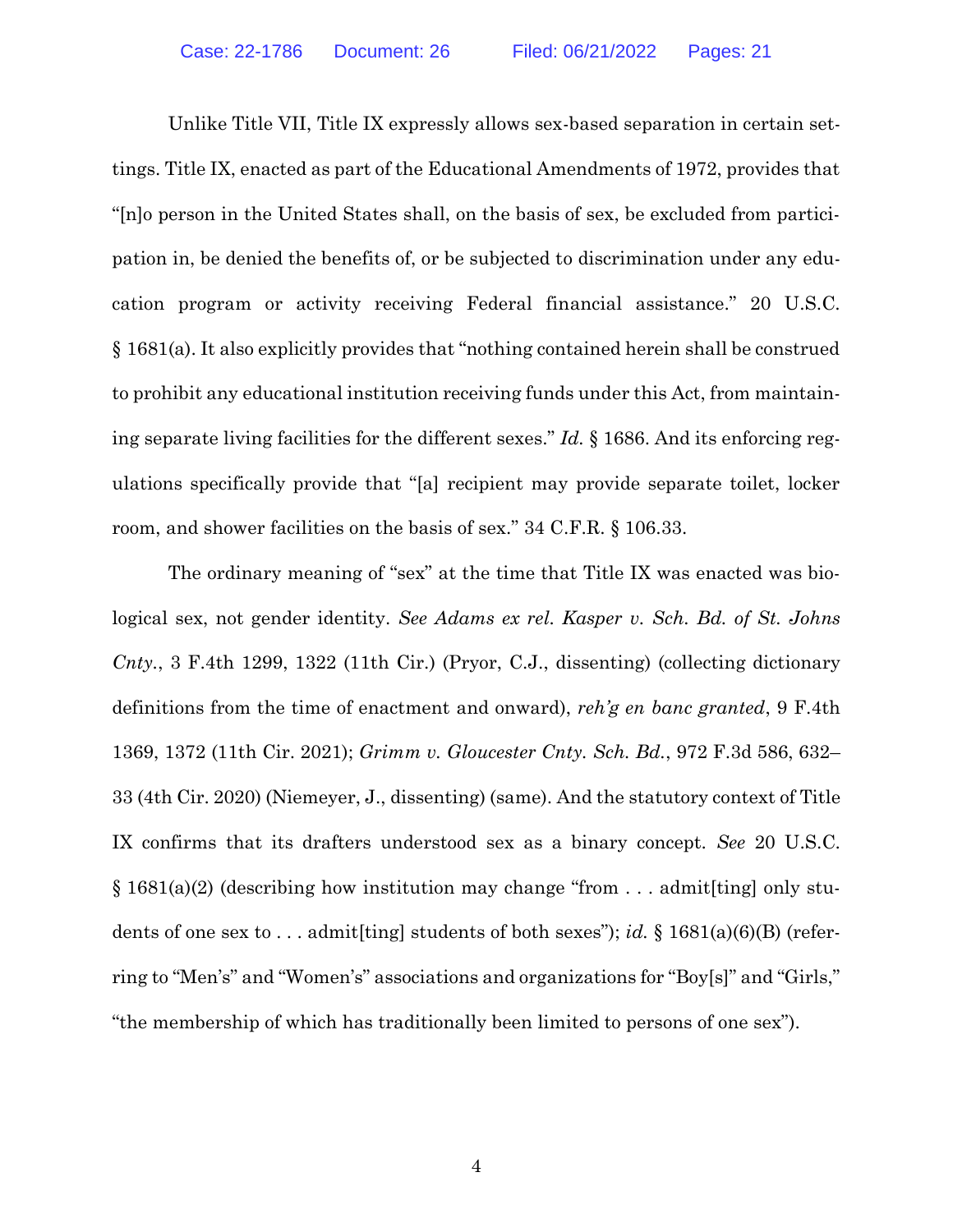<span id="page-8-2"></span><span id="page-8-1"></span><span id="page-8-0"></span>"Not long ago, a suit challenging the lawfulness of separating bathrooms on the basis of sex would have been unthinkable." *Adams*, 3 F.4th at 1321 (Pryor, C.J., dissenting). The Supreme Court has held that "[p]hysical differences between men and women . . . are enduring" and that the "'two sexes are not fungible'" but rather have "inherent differences." *United States v. Virginia*, 518 U.S. 515, 533 (1996) (quoting *Ballard v. United States*, 329 U.S. 187, 193 (1946)). An interpretation of Title IX that prohibits separating bathrooms and locker rooms by biological sex would require schools to do away with sex-specific bathrooms and locker rooms entirely, not only for transgender students. Such an interpretation would be contrary to both common sense and the "well-established privacy interests in using the bathroom away from the opposite sex." *Adams*, 3 F.4th at 1321 (Pryor, C.J., dissenting).

The district court seems to misunderstand how its ruling conflicts with Title IX's clear allowance of sex-separated facilities. The court says that "A.C. has not requested that additional facilities be built, or the current ones be redesignated in any way," but instead "is seeking to use those facilities that already exist and align with his gender identity." ECF No. 50 at 11. But requiring gender-identity exceptions from the School District's mandatory separation of restrooms on the basis of sex means that the School District cannot have truly sex-separated restrooms. The bottom line, according to the district court, is that if a school chooses to provide sex-separated facilities, it must enforce that separation on the basis of gender identity rather than biological sex—meaning separate-sex restrooms for some but not *all* boys and girls.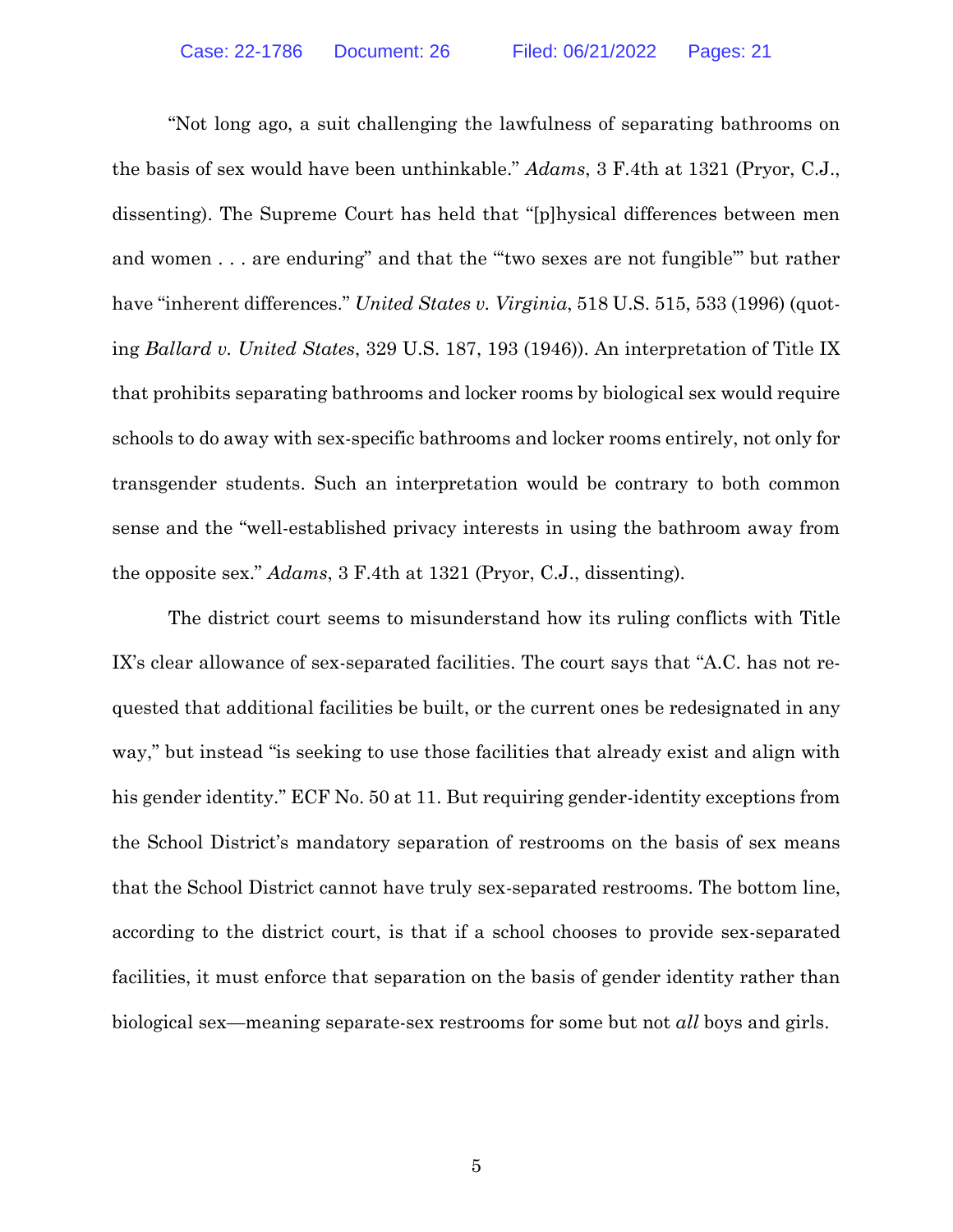Moreover, the district court says that mandatory exceptions to male-female restroom policies are determined by the students *themselves*. The district court asserts that "there was no evidence presented that taking hormones and receiving a gender marker change on one's birth certificate are required prerequisites to identify as a transgender person, much less that either of these factors would automatically authorize A.C. to use the boys' restroom." ECF No. 50 at 11. The implication is that *no* objective standard for identifying transgender persons—apart from self-identification—is permissible.

That approach places schools in an untenable position under Title IX, as it eliminates any possible standard for schools to apply when a biological male seeks entrance to girls' restrooms. Title IX, however, expressly *allows* bathroom and locker room separation based on sex. It is impossible to reconcile that statutory permission with requiring exceptions based on nothing more than individual subjective identification or preference.

### **B. Interpreting Title IX to protect transgender status undermines efforts to afford equal opportunities to males and females regardless of** *sex*

Interpreting the meaning of "sex" under Title IX is about much more than preventing sex discrimination, whether in bathrooms or elsewhere. It is also about preserving opportunities for girls and women—the meaning which must be fixed if the statute is to be effective. In other words, Title IX is about prohibiting discrimination on the basis of sex *and* ensuring equal opportunities regardless of sex, where sex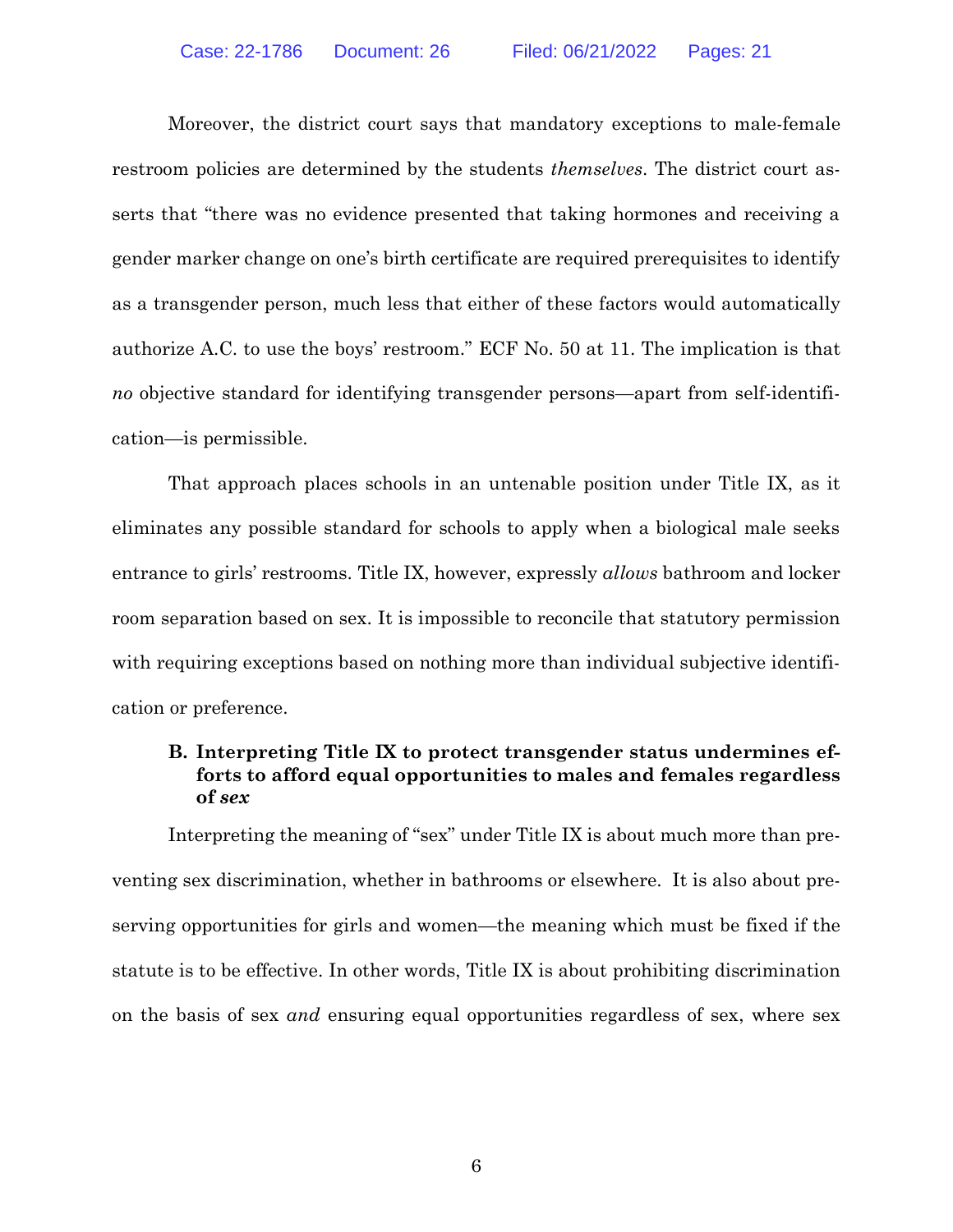means biological sex and is not subject to constant redefinition over time, much less individualized subjective assessment.

<span id="page-10-1"></span>Historically, Title IX has been understood to allow separate athletic programs for biological males and females. Title IX's implementing regulations state that "a recipient may operate or sponsor separate teams for members of each sex where selection for such teams is based upon competitive skill or the activity involved is a contact sport." 34 C.F.R. § 106.41. Permitting sex-separated sports, and requiring equal opportunities for each, marked a monumental shift in women's equality in education, including participation in athletics. Its results for the elevation of women in society are rightly celebrated and well-known.

<span id="page-10-0"></span>Recently, efforts to permit biological males who identify as transgender to participate in womens' and girls' sports have challenged the norm of separating biological males and females into different sports teams. Many sports-governing bodies have taken steps to permit some biological males to participate in girls' sports. Such developments threaten to erode sex as the distinguishing characteristic of athletic competition, along with gains made for women under Title IX. In response, some jurisdictions have enacted laws requiring schools to maintain the same understanding of "sex" that prevailed when Congress passed Title IX 50 years ago: biological sex at birth. Indiana recently passed a law prohibiting biological males from competing in girls' sports at the K–12 level. 2022 Legis. Serv. 177-2022 (HEA 1041), codified at Ind. Code § 20-33-13-1 *et seq.* (eff. July 1, 2022). That law is being challenged on both Title IX and equal protection grounds, and the State of Indiana has intervened to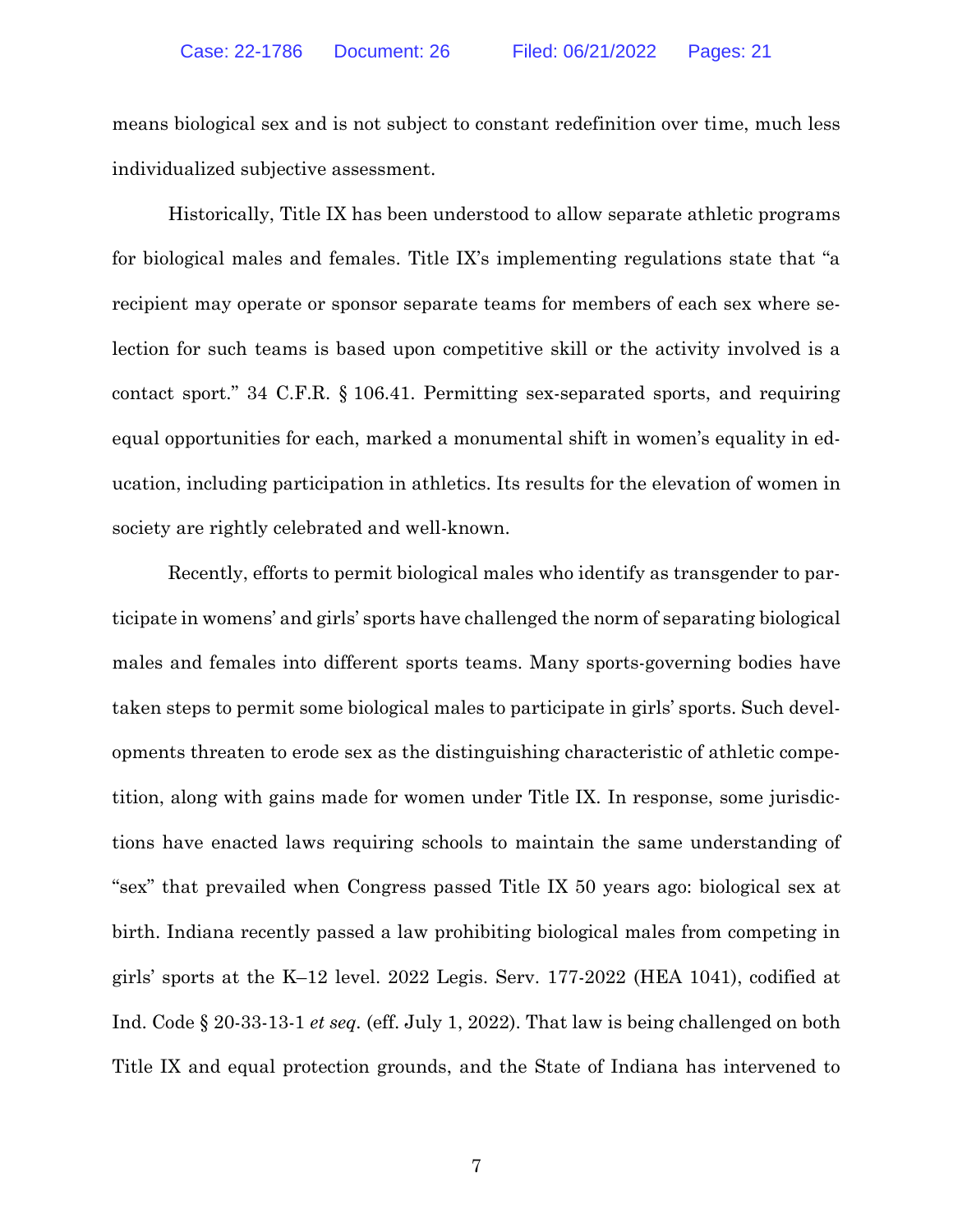<span id="page-11-0"></span>defend the statute. *See A.M. v. Indianapolis Pub. Schs.*, No. 1:22-cv-1075 (S.D. Ind.). By protecting women's sports, HEA 1041 ensures Title IX's guarantees of equal opportunities to both sexes. Notably, the district court rejected the idea of imposing objective standards on claims of transgender status. The implications of such an interpretation of Title IX—where biological males may subjectively declare themselves to be transgender females—for women's sports opportunities are staggering.

This Court should not lose sight of that important Title IX objective as it considers how to handle demands for bathroom access. The meaning of sex under Title IX presumably does not vary with context. If "sex" under Title IX means gender identity, and if gender identity is merely a matter of self-identification, then States will be unable to preserve athletic opportunities for females, and indeed will not even be able to impose standards for transgender participation in interscholastic athletics. An interpretation consistent with the statutory text and structure of Title IX that "sex" means biological sex at birth avoids this problem.

## **III. The School's Bathroom Policy Does Not Violate the Equal Protection Clause**

Although the level of scrutiny to apply was not in dispute below, ECF No. 50 at 9, rational-basis review applies to the equal-protection claim because transgender individuals are not a suspect or quasi-suspect class. Even under heightened scrutiny, requiring transgender individuals to use restrooms in accordance with biological sex is not impermissible sex discrimination under the Equal Protection Clause.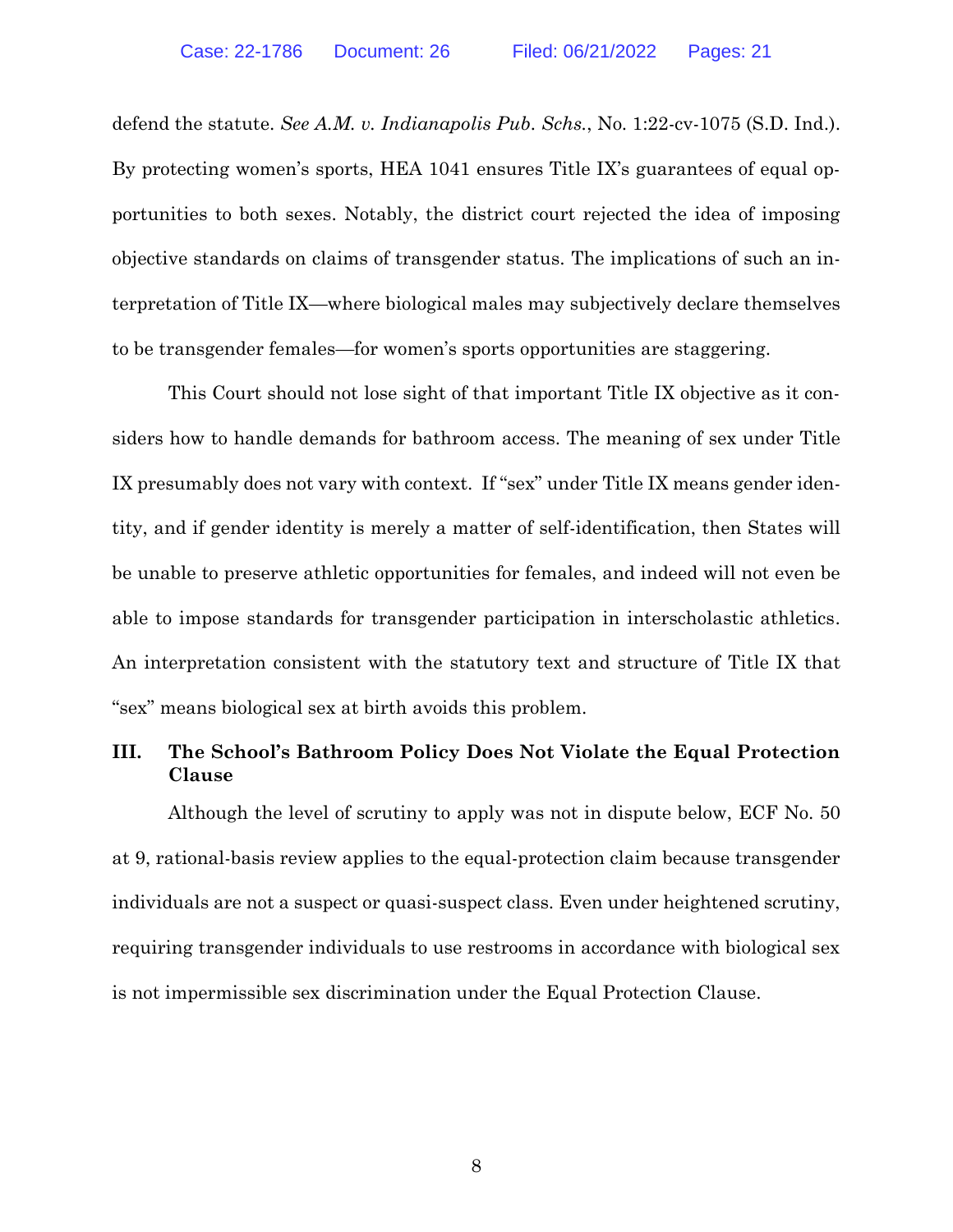#### **A. Transgender individuals are not a suspect or quasi-suspect class under the Equal Protection Clause**

The district court performed no analysis regarding the proper level of scrutiny for the equal-protection claim, noting only that the "School District agrees that its classification is subject to intermediate scrutiny." ECF No. 50 at 9. Heightened scrutiny, however, should not apply.

<span id="page-12-1"></span><span id="page-12-0"></span>The Supreme Court has been reluctant to recognize new suspect and quasisuspect classes. *See City of Cleburne v. Cleburne Living Ctr.*, 473 U.S. 432, 441–42 (1985) (declining to recognize mental disability as a quasi-suspect class and explaining the courts "have been very reluctant" to designate new such classes). The last time the Seventh Circuit recognized a new quasi-suspect class was in *Baskin v. Bogan*, which held that homosexuals were a quasi-suspect class under the Equal Protection Clause. 766 F.3d 648, 654 (7th Cir. 2014). But that analysis was not borne out by the Supreme Court, which, rather than designating homosexuals a quasi-suspect class, instead recognized same-sex marriage as a fundamental right. *Obergefell v. Hodges*, 576 U.S. 644, 675 (2015). Even *Whitaker* did not go so far as to recognize transgender status as a protected class. *Whitaker v. Kenosha Unified Sch. Dist.*, 858 F.3d 1034, 1051 (7th Cir. 2017) ("[T]his case does not require us to reach the question of whether transgender status is per se entitled to heightened scrutiny.").

<span id="page-12-4"></span><span id="page-12-3"></span><span id="page-12-2"></span>More fundamentally, any claim of protected status for transgender individuals runs headlong into the Supreme Court's longstanding view that "sex, like race and national origin, is an immutable characteristic determined solely by the accident of birth." *Frontiero v. Richardson*, 411 U.S. 677, 686 (1973). It is the very immutability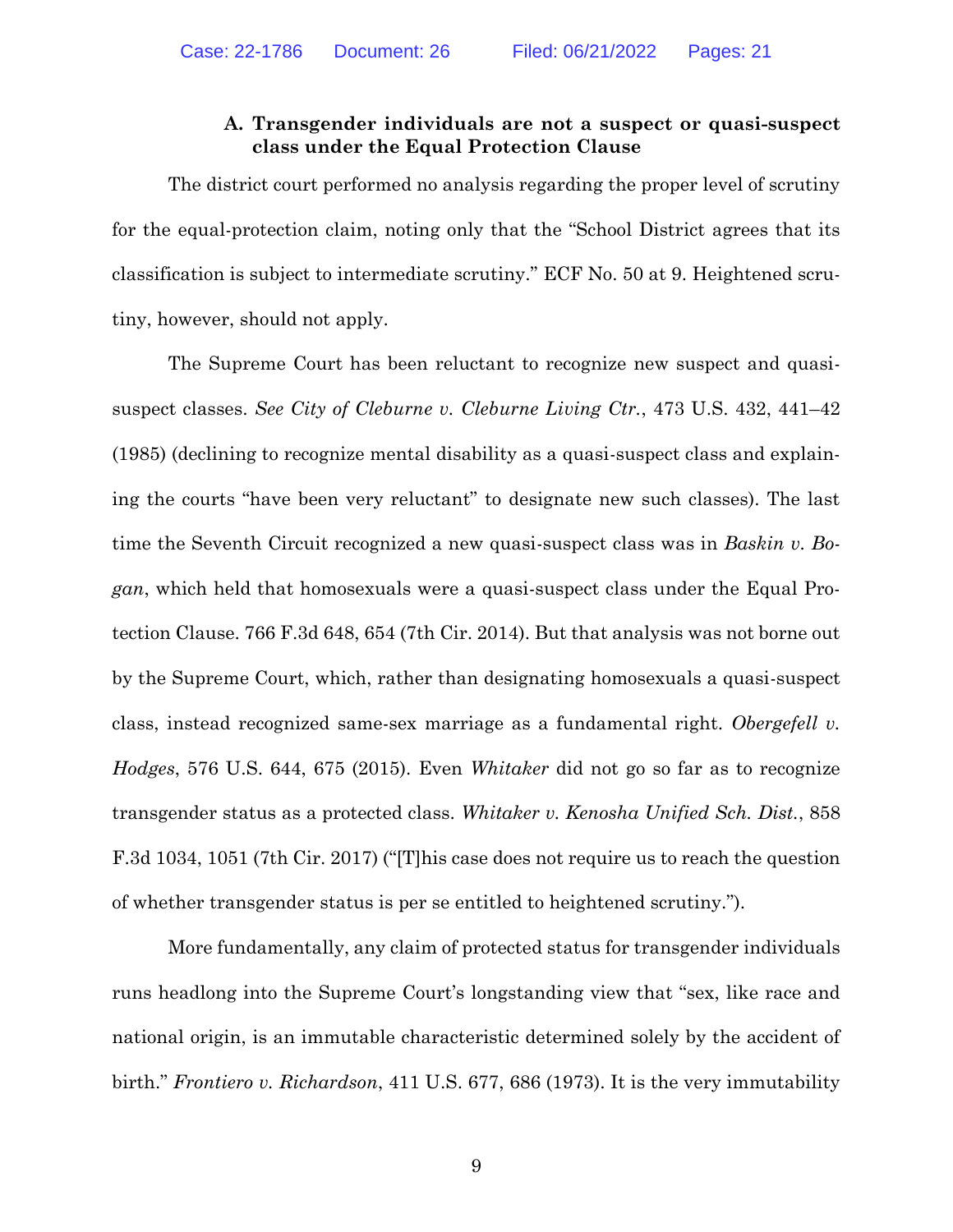of sex that keeps it protected from discrimination via heightened scrutiny (in some contexts). If the plaintiff is claiming protected status because transgender people have historically been subjected to bathroom and locker room discrimination, the plaintiff is at war with the status of sex—which is precisely what defines bathroom and locker room segregation—as an immutable characteristic.

Perhaps the plaintiff instead means only to say that transgender people have historically been subjected to discrimination in a variety of contexts, but not specifically in the segregation of bathrooms and locker rooms. If so, that admission means that the school's policies do not target transgender persons as such (because they target sex rather than gender identity) and merely have a disparate negative impact on transgender people. But if so, the status of transgender people as a class under the Equal Protection Clause is irrelevant, for the plaintiff's claim must fail for a different reason—because the Equal Protection Clause protects only against intentional discrimination, not disparate impact. *See Washington v. Davis*, 426 U.S. 229, 238–39 (1976).

Either way, the school district is not required to justify its ordinary, commonsense sex-segregated bathrooms under a heightened-scrutiny standard.

#### <span id="page-13-0"></span>**B. Requiring students to use bathrooms consistent with their biological sex is not impermissible sex discrimination under the Equal Protection Clause**

Regardless, the Supreme Court has long recognized that, because "[p]hysical differences between men and women . . . are enduring," "[t]he heightened review standard our precedent establishes does not make sex a proscribed classification."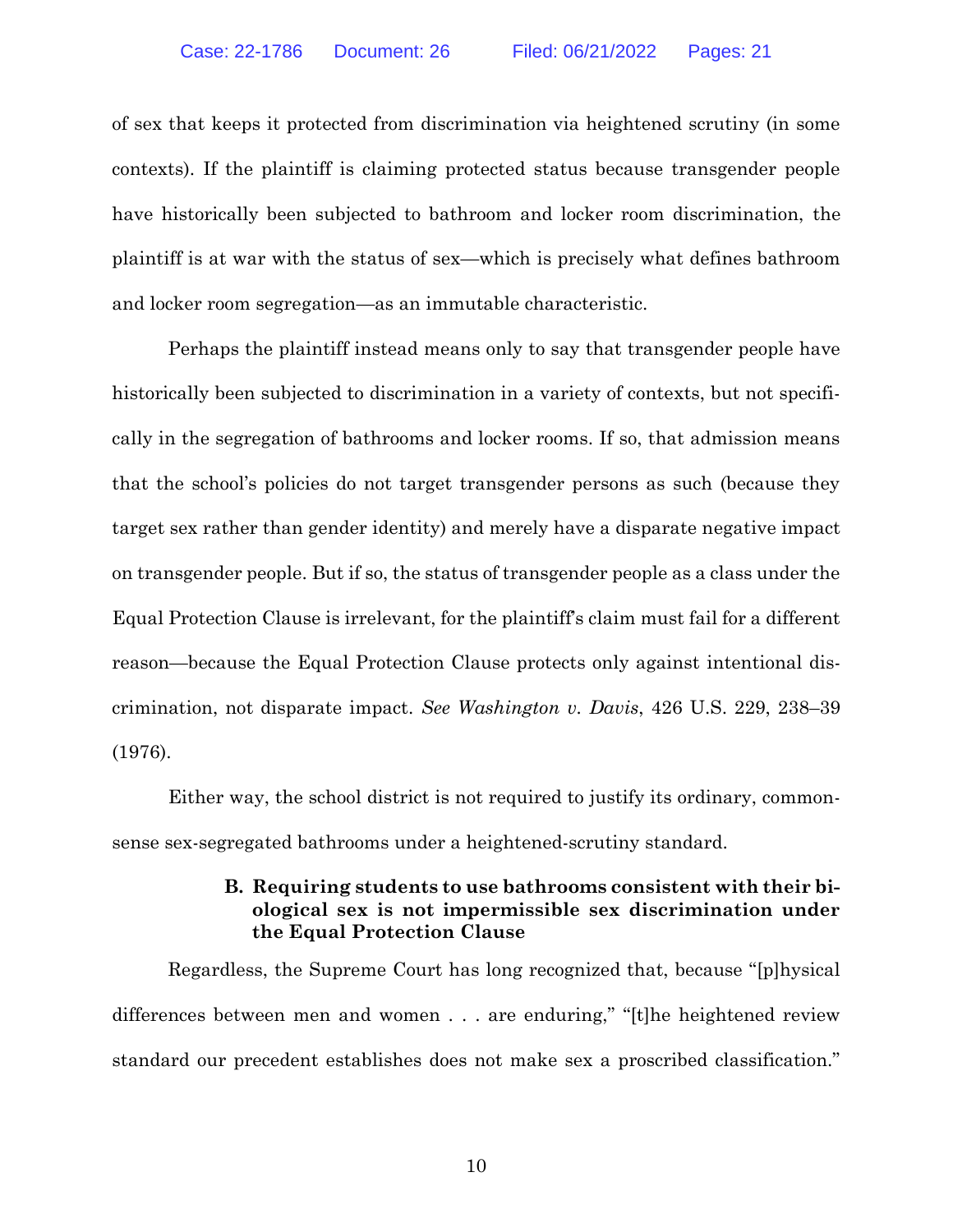<span id="page-14-2"></span>*United States v. Virginia*, 518 U.S. 515, 533 (1996). Sometimes, differential treatment based on sex is justified, even laudable. As Justice Thurgood Marshall once observed, "[a] sign that says 'men only' looks very different on a bathroom door than a courthouse door." *City of Cleburne*, 473 U.S. at 468–69 (Marshall, J., concurring in judgment in part and dissenting in part).

<span id="page-14-1"></span>Indeed, in the Supreme Court's landmark equal-protection decision requiring Virginia Military Institute to admit women, the Court, in an opinion written by Justice Ginsburg, recognized that "[a]dmitting women to VMI would undoubtedly require alterations necessary to afford members of each sex privacy from the other sex in living arrangements." *Virginia*, 518 U.S. at 550 n.19. And this Court has expressly recognized that "the law tolerates same-sex restrooms . . . to accommodate privacy needs." *Chaney v. Plainfield Healthcare Ctr.*, 612 F.3d 908, 913 (7th Cir. 2010); *see also* W. Burlette Carter, *Sexism in the "Bathroom Debates"*, 37 Yale L. & Pol'y Rev. 227, 287–88 (2018) ("Sex-separation [in bathrooms] dates back as far as written history will take us.").

<span id="page-14-3"></span><span id="page-14-0"></span>Perhaps for this reason, the plaintiff does not purport to challenge the school's ability to provide separate bathroom and locker room facilities to male and female students. *See* ECF No. 50 at 11 ("A.C. has not requested that additional facilities be built, or the current ones be redesignated in any way."). Instead, the plaintiff challenges only the school's decision to not allow biological females who identify as males to use the restrooms designated for biological male students. But the plaintiff is "not,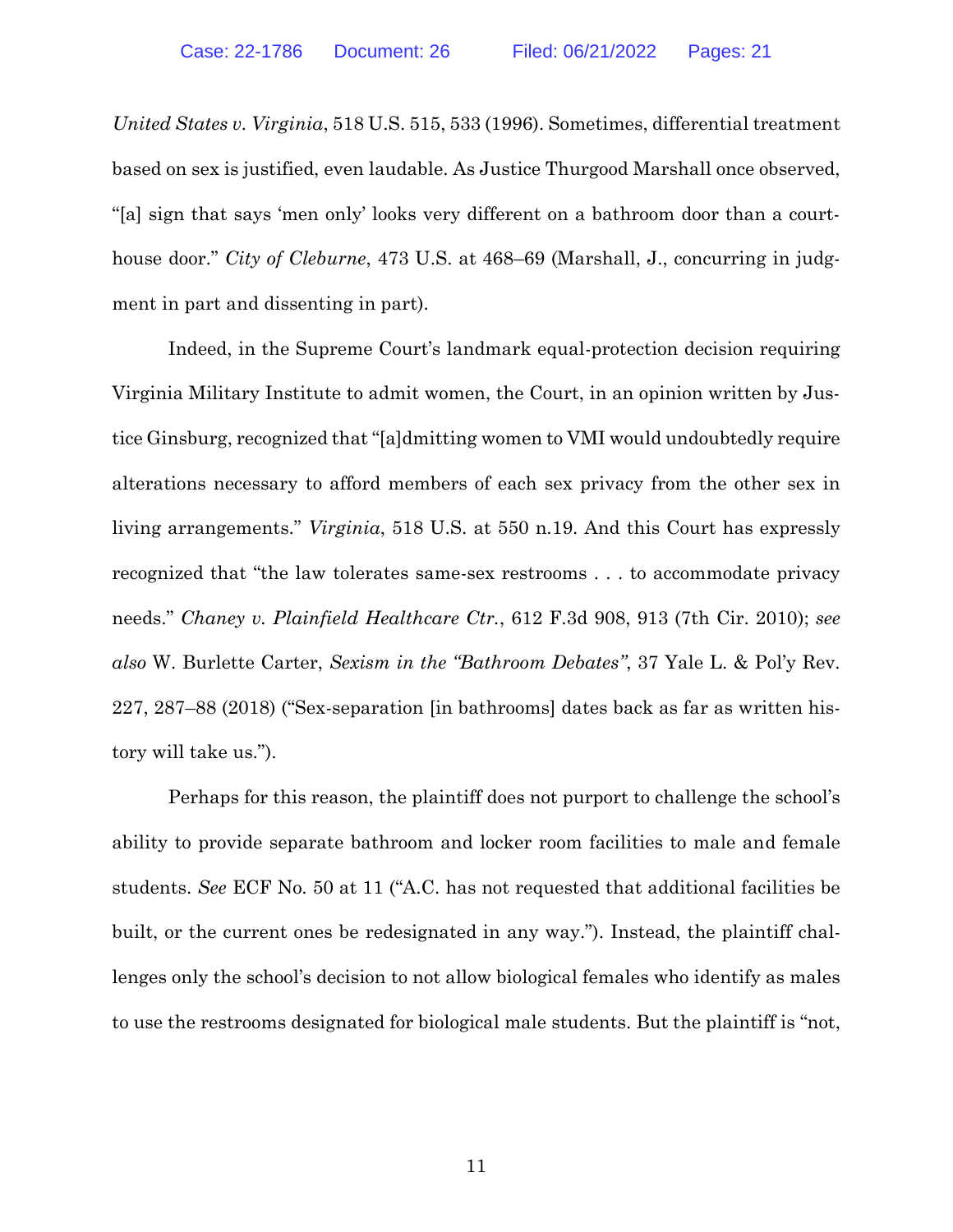<span id="page-15-1"></span><span id="page-15-0"></span>in fact, similarly situated to the biologically male students who use[] those restrooms"; critically, the plaintiff "remains anatomically different from males." *Grimm*, 972 F.3d at 636 (Niemeyer, J., dissenting); *see also Nordlinger v. Hahn*, 505 U.S. 1, 10 (1992) ("The Equal Protection Clause does not forbid classifications. It simply keeps governmental decisionmakers from treating differently persons who are in all relevant respects alike."). Put another way, "[b]ecause such anatomical differences are at the root of why communal restrooms are generally separated on the basis of sex," the school's policy is not really sex discrimination at all. *Grimm*, 972 F.3d at 636 (Niemeyer, J., dissenting).

At bottom, the claim is that A.C. should be allowed to use the restrooms consistent with A.C.'s gender identity, regardless of anatomy and biology, because anatomy and biology carry no meaningful differences. But this argument is, in fact, a challenge to sex-segregated bathrooms and locker rooms. If anatomy and biology are unimportant, what grounds exist for sex-segregated bathrooms and locker rooms in the first place?

Alternatively, one could view the same point as a matter of the school's compelling interest in protecting the privacy of all students. The court acknowledged the school district's argument that its restroom policy is substantially related to its important objective of protecting privacy interests of students. ECF No. 50 at 9–10. It did not conclude that this privacy interest is unimportant, but instead simply stated that "Whitaker remains good law and thus is binding on this court." *Id.* at 11.

12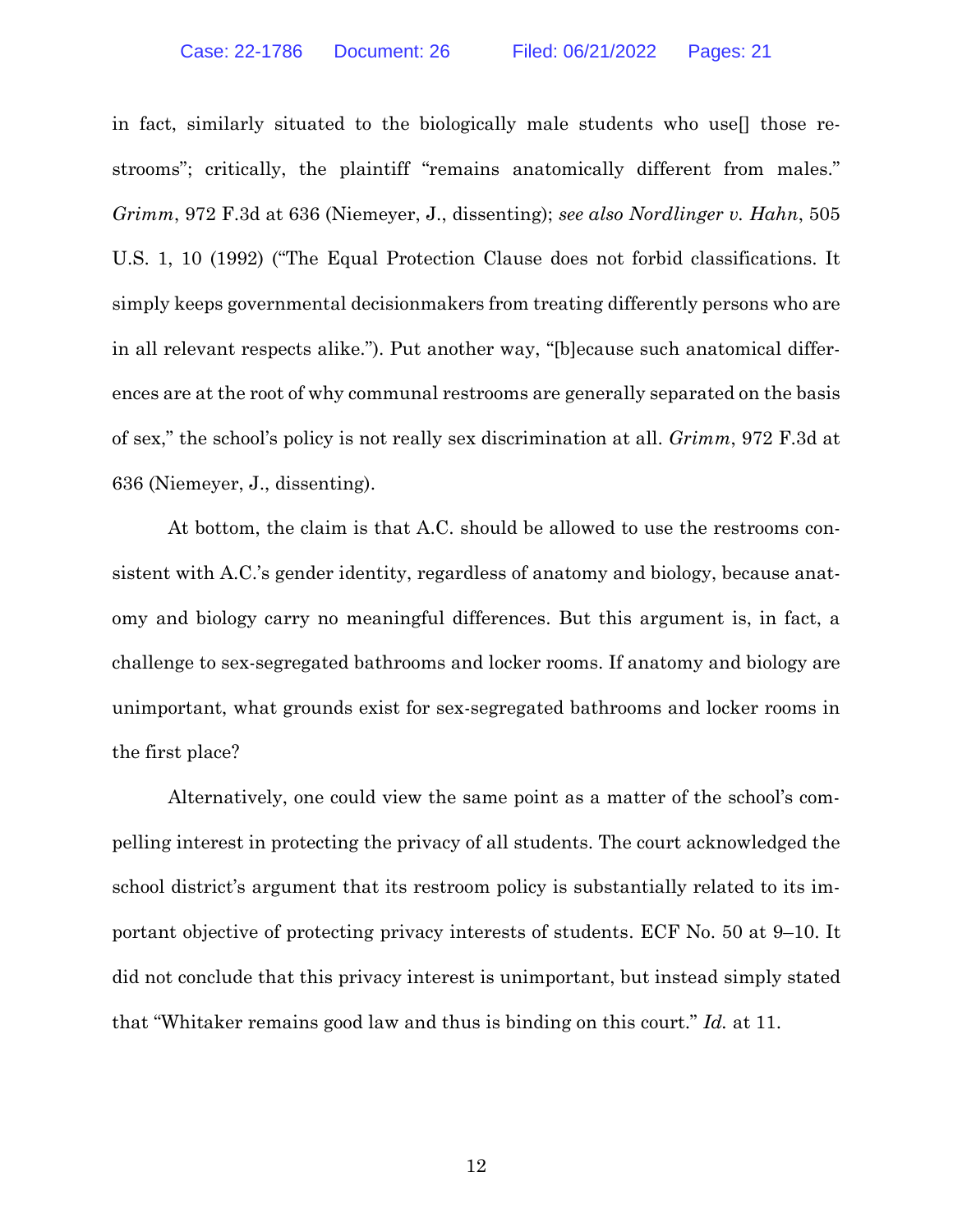<span id="page-16-1"></span><span id="page-16-0"></span>In fact, protecting student privacy is an important government objective. The mere presence of a member of the opposite sex in a restroom or locker room is a violation of privacy, regardless whether any incident occurs. And when it comes to being undressed, the Supreme Court itself has recognized that "adolescent vulnerability intensifies the patent intrusiveness of the exposure." *Safford Unified Sch. Dist. No. 1 v. Redding*, 557 U.S. 364, 375 (2009). As Justice Ginsburg observed, this vulnerability is especially heightened when teenage girls are involved: "[A] girl who's just the age where she is developing, whether she has developed a lot . . . or . . . has not developed at all (might be) embarrassed about that." Joan Biskupic, *Ginsburg: Court Needs Another Woman*, USA Today, *available at* https://usatoday30.usatoday.com/news/washington/judicial/2009-05-05-ruthginsburg\_N.htm. And of course, the school could not allow transgender males to use the boys' bathroom while prohibiting transgender females from doing the same. Thus, "[s]eparate places to disrobe, sleep, [and] perform personal bodily functions are permitted, in some situations required, by regard for individual privacy." Ruth Bader Ginsburg, *The Fear of the Equal Rights Amendment*, Wash. Post, Apr. 7, 1975, at A21.

<span id="page-16-2"></span>This point is demonstrated by the obvious implications of a change in school policy: The school could not simply allow *one* student to use the opposite-sex bathrooms without allowing *other* students to do the same. This enforcement problem would lead to privacy (and potentially safety) concerns for all students wishing to use restrooms and locker rooms away from the prying eyes of a member of the opposite sex.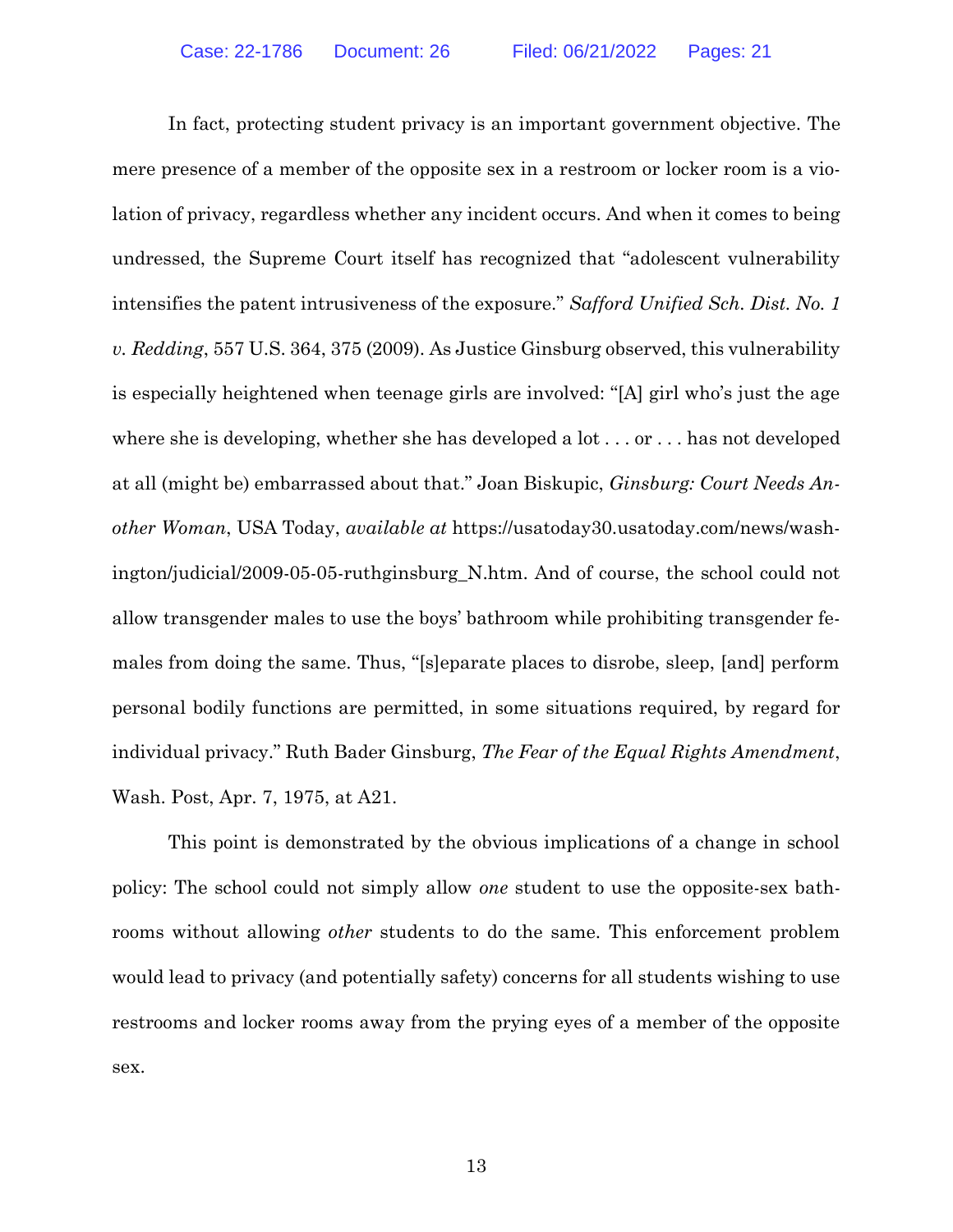For these reasons, the school's policy of requiring students to use restrooms consistent with their biological sex is substantially related to the school's important interest in protecting student privacy and therefore, does not violate the Equal Protection Clause.

### **CONCLUSION**

The Court should reverse the district court's decision and vacate the preliminary injunction.

Respectfully submitted,

THEODORE E. ROKITA Attorney General of Indiana

*s/Thomas M. Fisher* THOMAS M. FISHER Solicitor General

JAMES A. BARTA Deputy Solicitor General

JULIA C. PAYNE MELINDA R. HOLMES Deputy Attorneys General

Office of the Attorney General IGC South, Fifth Floor 302 W. Washington Street Indianapolis, IN 46204 (317) 232-6255 Tom.Fisher@atg.in.gov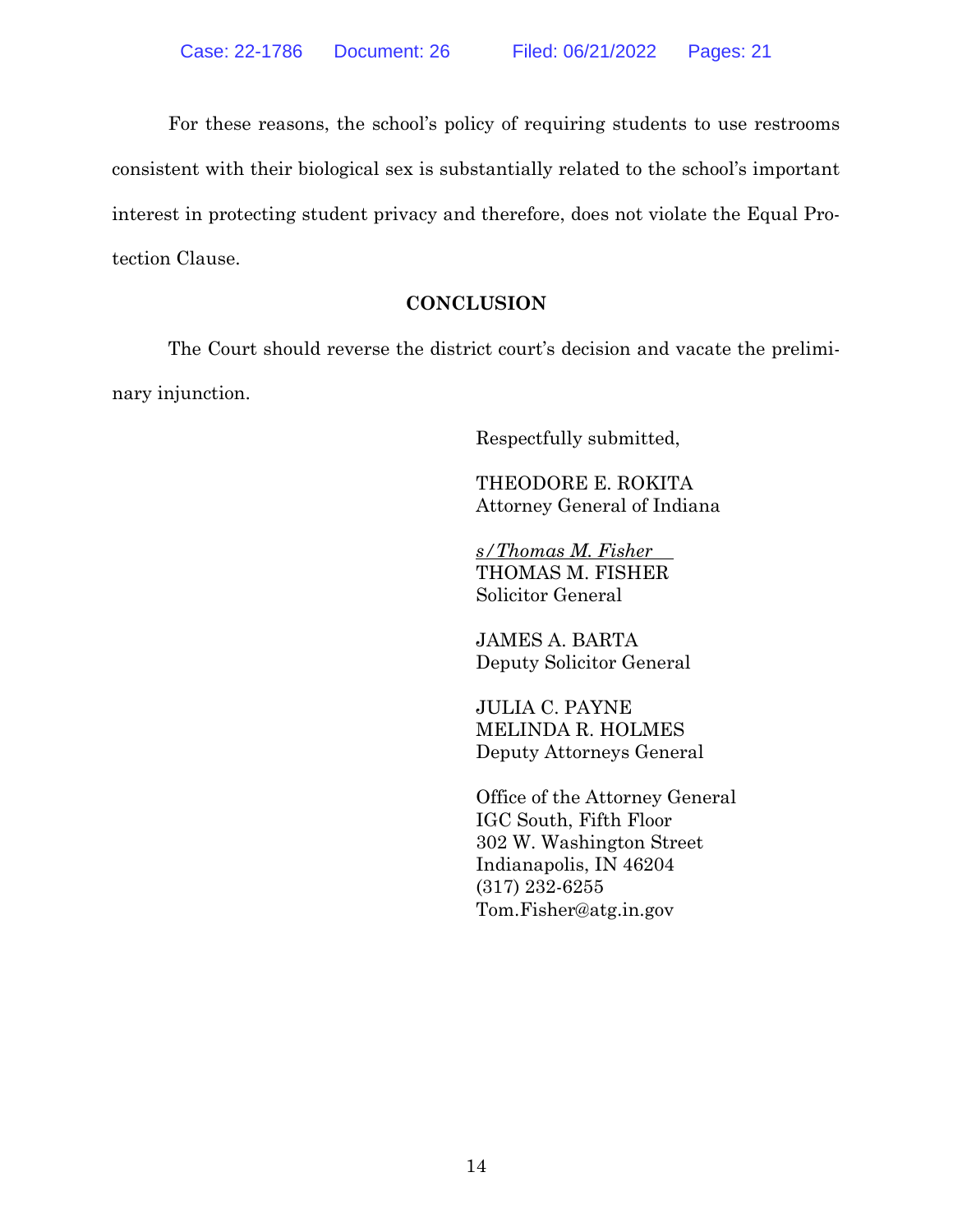## **ADDITIONAL COUNSEL**

STEVE MARSHALL Attorney General State of Alabama

TREG TAYLOR Attorney General State of Alaska

MARK BRNOVICH Attorney General State of Arizona

LESLIE RUTLEDGE Attorney General State of Arkansas

CHRISTOPHER M. CARR Attorney General State of Georgia

LAWRENCE WASDEN Attorney General State of Idaho

DEREK SCHMIDT Attorney General State of Kansas

DANIEL CAMERON Attorney General Commonwealth of Kentucky

JEFF LANDRY Attorney General State of Louisiana

LYNN FITCH Attorney General State of Mississippi ERIC SCHMITT Attorney General State of Missouri

AUSTIN KNUDSEN Attorney General State of Montana

DOUG PETERSON Attorney General State of Nebraska

JOHN M. O'CONNOR Attorney General State of Oklahoma

ALAN WILSON Attorney General State of South Carolina

JASON R. RAVNSBORG Attorney General State of South Dakota

HERBERT H. SLATERY III Attorney General State of Tennessee

KEN PAXTON Attorney General State of Texas

SEAN REYES Attorney General State of Utah

PATRICK MORRISEY Attorney General State of West Virginia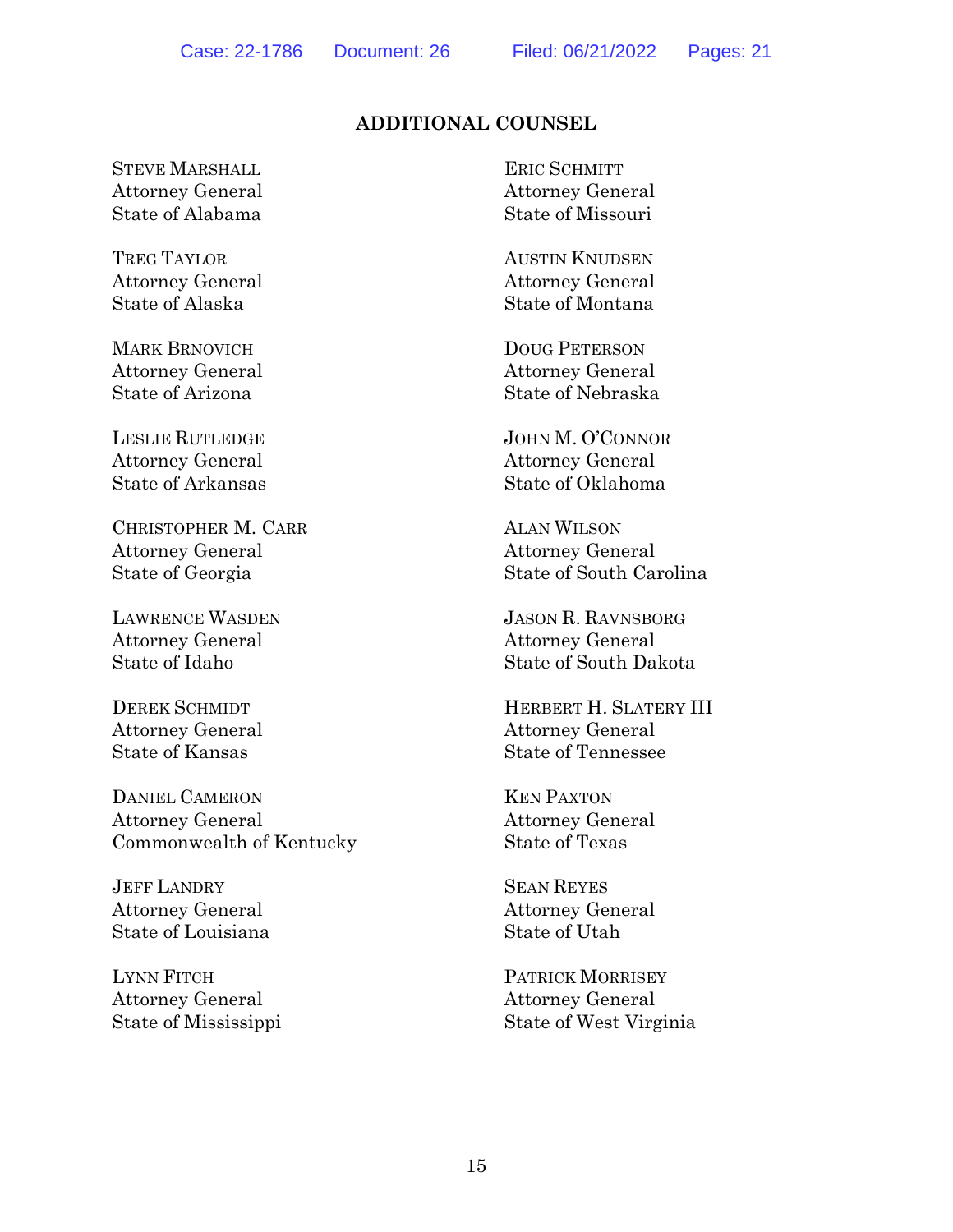#### **CERTIFICATE OF WORD COUNT**

I verify that this brief, including footnotes and issues presented, but excluding certificates, contains 3,385 words according to the word-count function of Microsoft Word, the word-processing program used to prepare this brief.

By: *s/ Thomas M. Fisher*

Thomas M. Fisher Solicitor General